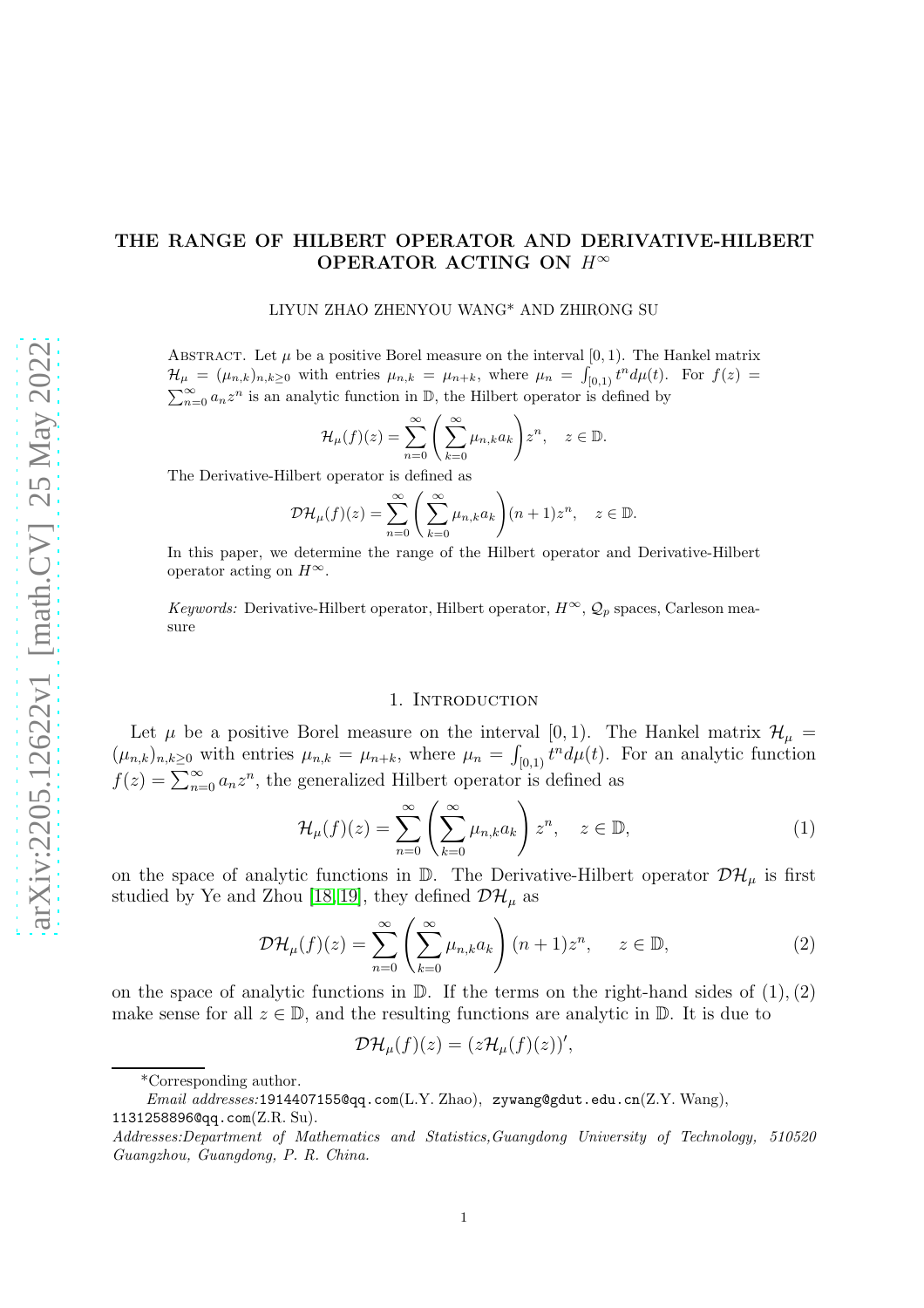$\mathcal{DH}_\mu$  is called Derivative-Hilbert operator. Another generalized integral operator related to  $\mathcal{H}_{\mu}$  and  $\mathcal{DH}_{\mu}$  (denoted by  $\mathcal{I}_{\mu_{\alpha}}, \alpha \in \mathbb{N}^{+}$ ) is defined by

$$
\mathcal{I}_{\mu_{\alpha}}(f)(z) = \int_{[0,1)} \frac{f(t)}{(1-tz)^{\alpha}} d\mu(t).
$$

When  $\alpha = 1$ , we use  $\mathcal{I}_{\mu}$  denote  $\mathcal{I}_{\mu_1}$ . In [\[12\]](#page-9-2), Galanopoulos and Peláez come to a conclusion that when  $\mu$  is a Carleson measure on [0, 1), then  $\mathcal{I}_{\mu}$  and  $\mathcal{H}_{\mu}$  are well defined in  $H^1$ , moreover,  $\mathcal{I}_{\mu}(f) = \mathcal{H}_{\mu}(f)$  for all  $f \in H^1$ . In [\[7\]](#page-8-0), Chatzifountas extended Galanopoulos and Peláez's results to all Hardy space. He characterized measures  $\mu$  for which  $\mathcal{H}_{\mu}$  is bounded(compact) operator from  $H^p$  into  $H^q$ ,  $0 < p, q < \infty$ . Ye and Zhou characterized the measure  $\mu$  for which  $\mathcal{I}_{\mu_2}$  and  $\mathcal{DH}_{\mu}$  is bounded (resp., compact) on Bloch space in [\[18\]](#page-9-0). They did the similar researches on Bergman spaces in [\[19\]](#page-9-1). In [\[6\]](#page-8-1), Bao and Wulan gave another description about Carleson measure on  $[0, 1)$  and proved that when  $0 < p < 2$ , the range of the cesàro-like operator acting on  $H^{\infty}$  is a subset of  $\mathcal{Q}_p$  if and only if  $\mu$  is a Carleson measure.

Following the idea of the paper by Bao and Wulan [\[6\]](#page-8-1), In this paper, we determine the range of the Hilbert operator and Derivative-Hilbert operator acting on  $H^{\infty}$ .

Notation. Throughout this paper, C denotes a positive constant which may be different from one occurrence to the next. The symbol  $A \approx B$  means that  $A \leq B \leq A$ . We say that  $A \leq B$  if there exists a positive constant C such that  $A \leq CB$ .

## 2. Notation and Preliminaries

Let  $\mathbb{D} = \{z : |z| \leq 1\}$  and  $\partial \mathbb{D} = \{z : |z| = 1\}$  denote respectively the open unit disc and the unit circle in the complex plane  $\mathbb C$ . Let  $H(\mathbb D)$  be the space of all analytic functions in D endowed with the topology of uniform convergence in compact subsets.

If  $0 < r < 1$  and  $f \in H(\mathbb{D})$ , we set

$$
M_p(r, f) = \left(\frac{1}{2\pi} \int_0^{2\pi} |f(re^{it})|^p dt\right)^{\frac{1}{p}}, \ 0 < p < \infty, \\
M_\infty(r, f) = \sup_{|z|=r} |f(z)|.
$$

For  $0 < p \leq \infty$ , the Hardy space  $H^p$  consists of those  $f \in H(\mathbb{D})$  such that

$$
||H||_p = \sup_{0 < r < 1} M_p(r, f) < \infty.
$$

We refer to  $[8]$  for the notation and results about Hardy spaces.

The Bloch space B is the set of functions  $f \in H(\mathbb{D})$  with

$$
||f||_{\mathcal{B}} = |f(0)| + \sup_{z \in \mathbb{D}} (1 - |z|^2)|f'(z)| < \infty.
$$

It is known that B is a Banach space with the norm  $||f||_{\mathcal{B}}$ . A classical reference for the theory of Bloch functions is [\[1\]](#page-8-3).

It is well known that the set of all disc automorphisms(i.e., of all one-to-one analytic maps of  $\mathbb D$  onto itself), denoted Aut $(\mathbb D)$ , coincides with the set of all Möbius transformations of  $\mathbb D$  onto itself:

$$
Aut(\mathbb{D}) = \{e^{i\theta}\sigma_a : a \in \mathbb{D} \text{ and } \theta \text{ is real}\},\
$$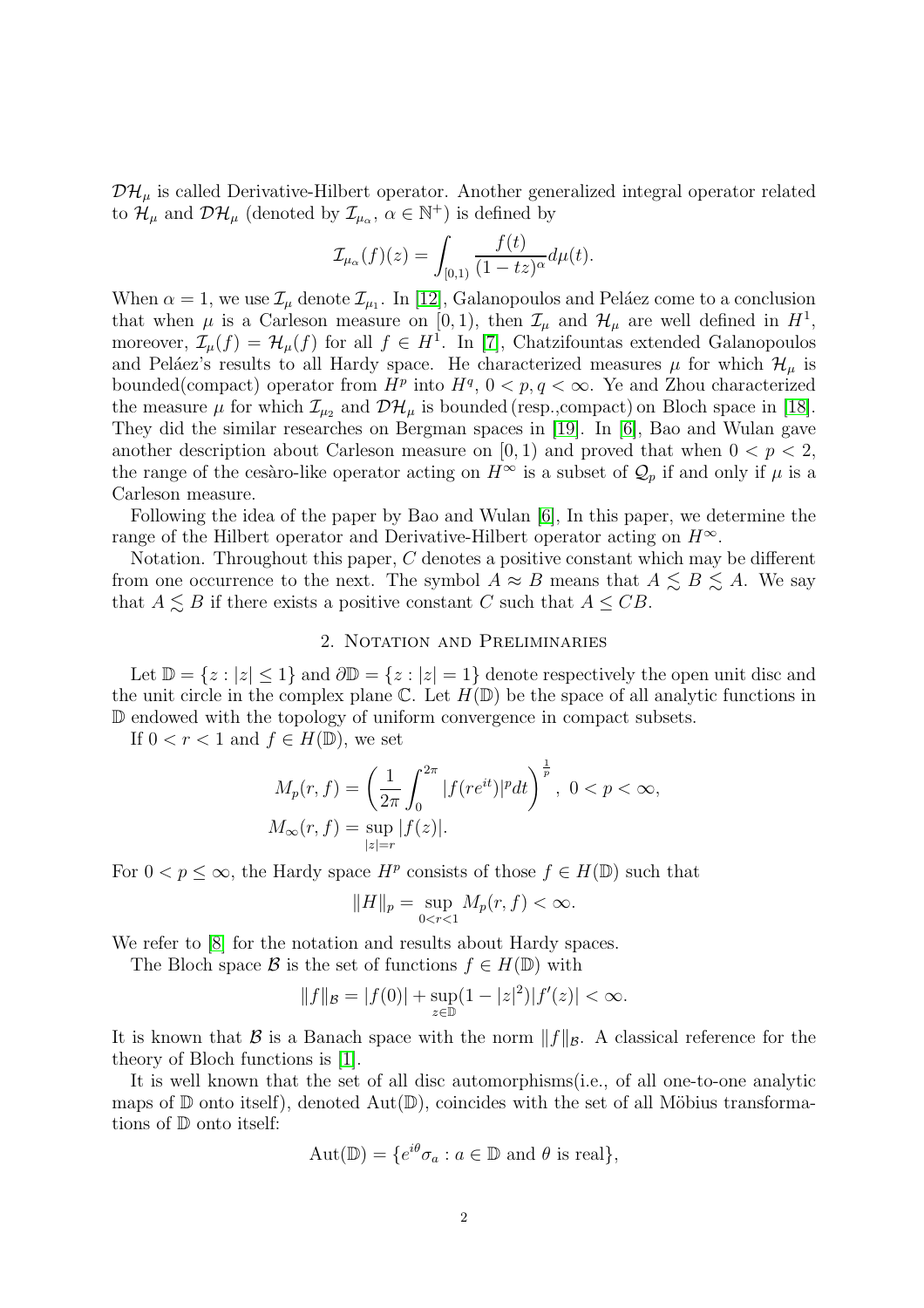where

$$
\sigma_a(z) = \frac{a-z}{1-\bar{a}z}, \quad z \in \mathbb{D}.
$$

A space X of analytic functions in  $\mathbb{D}$ , defined via a semi-norm  $\rho$ , is said to be conformally invariant or Möbius invariant if whenever  $f \in X$ , then also  $f \circ \phi \in X$  for any  $\phi \in \text{Aut}(\mathbb{D})$ and moreover,  $\rho(f \circ \phi) \leq C \rho(f)$  for some positive constant C and all  $f \in X$ .

For  $0 \leq p < \infty$ , a function f analytic in  $\mathbb D$  belongs to  $\mathcal Q_p$  if

$$
||f||_{\mathcal{Q}_p}^2 = \sup_{w \in \mathbb{D}} \int_{\mathbb{D}} |f'(z)|^2 (1 - |\sigma_w(z)|^2)^p dA(z) < \infty.
$$

Since

$$
||f \circ \phi||_{\mathcal{Q}_p} = ||f||_{\mathcal{Q}_p}
$$

for every  $f \in \mathcal{Q}_p$  and  $\phi \in \text{Aut}(\mathbb{D})$ ,  $\mathcal{Q}_p$  spaces are Möbius invariant spaces. The space  $\mathcal{Q}_0$ is the Dirichlet space  $\mathcal{D}$  and the space  $\mathcal{Q}_1$  is coincide with BMOA. When  $0 < p < 1$ ,  $\mathcal{Q}_p$ is a subset of BMOA, when  $1 < p < \infty$ ,  $\mathcal{Q}_p = \mathcal{B}$ . We refer to [\[10,](#page-9-3)[17\]](#page-9-4) for the notation and results regarding  $\mathcal{Q}_p$  spaces.

Let us start recalling the the mean Lipschitz space  $\Lambda_{\alpha}^p$ . For given  $1 \leq p \leq \infty$  and  $0 \leq \alpha \leq 1$ , the mean Lipschitz space  $\Lambda^p_\alpha$  consists of those functions f analytic in  $\mathbb D$  having a non-tangential limit almost everywhere for which  $w_p(\delta, f) = \mathcal{O}(\delta^{\alpha})$ , as  $\delta \to 0$ , where  $w_p(., f)$  is the integral modulus of continutiy of order p of the boundary values  $f(e^{i\theta})$  of f. A function  $f \in H(\mathbb{D})$  belongs to  $\Lambda_{\alpha}^p$ , if

$$
||f||_{p,\alpha} = |f(0)| + \sup_{0 \le r < 1} (1 - r)^{1 - \alpha} M_p(r, f') < \infty.
$$

A classical results about  $\Lambda^p_\alpha$  is that  $\Lambda^p_\alpha \subset H^p$  with  $1 \leq p \leq \infty$  and  $0 < \alpha \leq 1$  (see [\[13\]](#page-9-5)).

For an arc  $I \subseteq \partial \mathbb{D}$ , let  $|\tilde{I}| = \frac{1}{2i}$  $\frac{1}{2\pi} \int_I |d\xi|$  be the normalized length of I and  $S(I)$  be the Carleson square based on I with

$$
S(I) = \{ z = re^{it} : e^{it} \in I; 1 - |I| \le r < 1 \}.
$$

Clearly, if  $I = \partial \mathbb{D}$ , then  $S(I) = \mathbb{D}$ .

For  $0 < s < \infty$ , we say that a positive Borel measure on D is a s-Carleson measure (See  $|9|)$  if

$$
\sup_{I\subset\partial\mathbb{D}}\frac{\mu(S(I))}{|I|^s}<\infty.
$$

If  $s = 1$ , s-Carleson measure is the classical Carleson measure. When the positive Borel measure  $\mu$  on  $\mathbb D$  satisfies the following equation

$$
\lim_{|I| \to 0} \frac{\mu(S(I))}{|I|^s} = 0,
$$

 $\mu$  is a vanishing s-Carleson measure. If  $s = 1$ , the vanishing s-Carleson measure is the vanishing Carleson measure.

A positive Borel measure on  $[0, 1)$  also can be seen as a Borel measure on  $\mathbb D$  by identifying it with the measure  $\tilde{\mu}$  defined by

$$
\tilde{\mu}(E) = \mu(E \cap [0,1)),
$$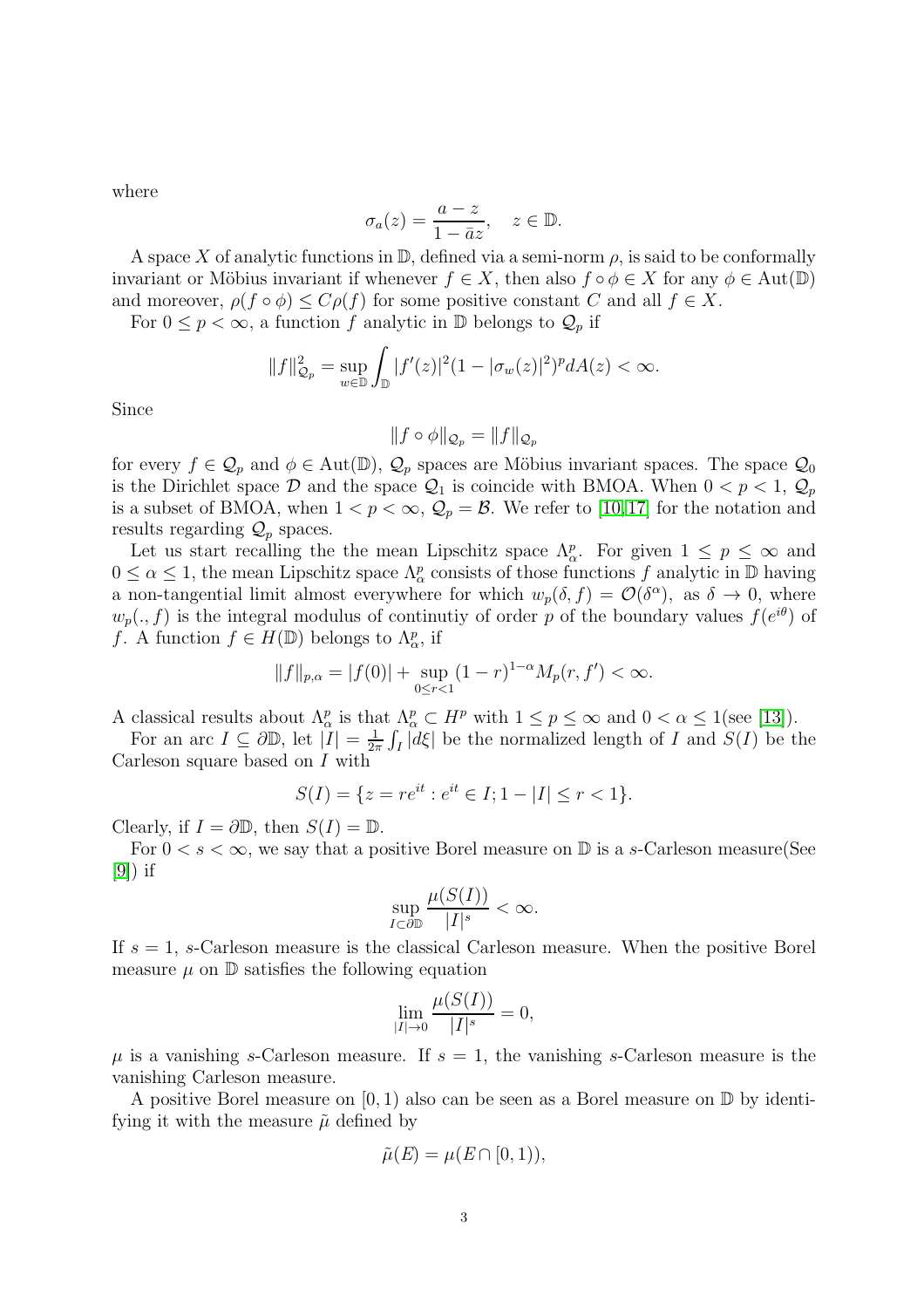for any Borel subset E of  $\mathbb D$ . Then a positive Borel measure  $\mu$  on  $[0,1)$  can be seen as an s-Carleson measure on D, if

$$
\sup_{t \in [0,1)} \frac{\mu([t,1))}{(1-t)^s} < \infty.
$$

We have similar statement for vanishing s-Carleson measure.

Finally, we recall a general form of the Minkowski inequality which will be used in our main proof(see [\[16\]](#page-9-7), Appendices, A.1).

Let  $1 \leq p \leq \infty$ , then

$$
\left[\int_{S_2}\left(\int_{S_1}|F(x,y)|d\mu_1(x)\right)^pd\mu_2(y)\right]^{\frac{1}{p}} \leq \int_{S_1}\left(\int_{S_2}|F(x,y)|^pd\mu_2(y)\right)^{\frac{1}{p}}d\mu_1(x).
$$

Here  $F(x, y)$  is a measurable function on the  $\sigma$ -finite product measure space  $S_1 \times S_2$ ;  $d\mu_1(x)$  and  $d\mu_2(y)$  are the measures on  $S_1$  and  $S_2$  respectively.

## 3. main results

A number of results will be needed to prove our main theorems. We start with a characterization of Carleson measure on  $[0, 1)$  see  $[6]$  for the detail process of proof.

**Lemma 3.1.** Suppose  $0 < t < \infty$ ,  $0 \le r < s < \infty$  and  $\mu$  is a finite positive Borel measure on  $[0, 1)$ . Then the following conditions are equivalent:

(i)  $\mu$  is an s-Carleson measure;

 $(ii)$ 

$$
\sup_{a \in \mathbb{D}} \int_{[0,1)} \frac{(1-|a|)^t}{(1-x)^r (1-|a|x)^{s+t-r}} d\mu(t) < \infty;
$$

 $(iii)$ 

$$
\sup_{a\in \mathbb{D}} \int_{[0,1)} \frac{(1-|a|)^t}{(1-x)^r|1-ax|^{s+t-r}}d\mu(t) < \infty.
$$

We recall a charcterization of the functions  $f \in H(\mathbb{D})$  whose Taylor coefficients is non-negative real number which belongs to  $\mathcal{Q}_p$  (Theorem 2.3 in [\[4\]](#page-8-4)).

**Lemma 3.2.** Let  $0 < p < \infty$  and  $f(z) = \sum_{n=0}^{\infty} a_n z^n$  be an analytic function in  $\mathbb{D}$  with  $a_n \geq 0$ . Then  $f \in \mathcal{Q}_p$  if and only if

$$
\sup_{0 \le r < 1} \sum_{n=0}^{\infty} \frac{(1-r)^p}{(n+1)^{p+1}} \left( \sum_{k=0}^n (k+1)a_{k+1}(n-k+1)^{p-1} r^{n-k} \right)^2 < \infty.
$$

The following lemma is from [\[15\]](#page-9-8).

**Lemma 3.3.** Suppose  $s > −1$ ,  $r > 0$ ,  $t > 0$  with  $r + t - s - 2 > 0$ . If  $r, t < 2 + s$ , then

$$
\int_{\mathbb{D}} \frac{(1-|z|^2)^s}{|1-\bar{a}z|^r|1-\bar{b}z|^t} dA(z) \lesssim \frac{1}{|1-\bar{a}b|^{r+t-s-2}}
$$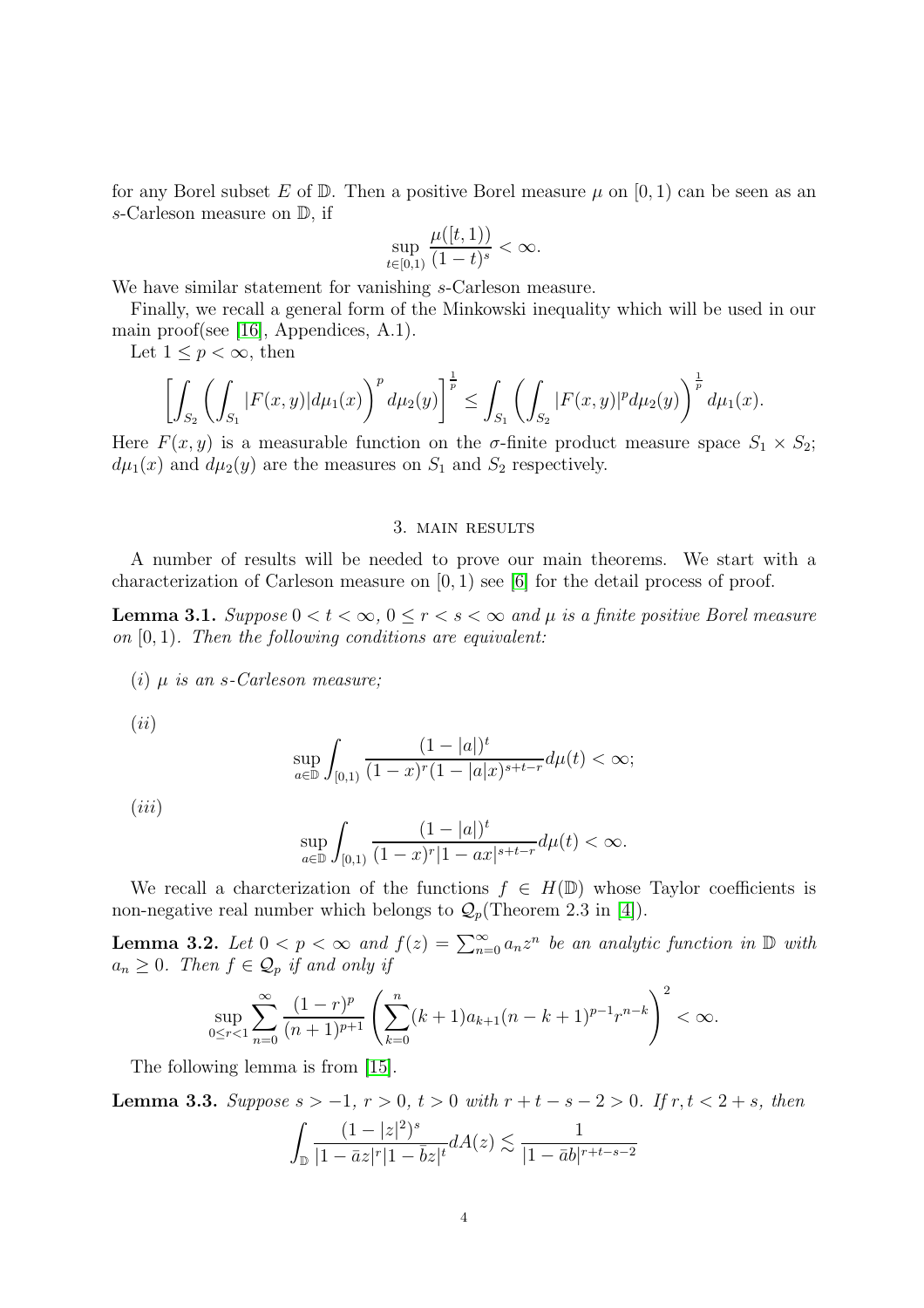for all  $a, b \in \mathbb{D}$ . If  $t < 2 + s < r$ , then

$$
\int_{\mathbb{D}} \frac{(1-|z|^2)^s}{|1-\bar{a}z|^r|1-\bar{b}z|^t} dA(z) \lesssim \frac{(1-|a|^2)^{2+s-r}}{|1-\bar{a}b|^t}
$$

for all  $a, b \in \mathbb{D}$ .

We shall also need the following Lemma  $3.4$  (see [\[14\]](#page-9-9))which is a generalization of Lemma 3.1 in [\[11\]](#page-9-10) from  $p = 2$  to  $1 < p < \infty$ .

**Lemma 3.4.** Let  $f \in H(\mathbb{D})$  with  $f(z) = \sum_{n=0}^{\infty} a_n z^n$ . Suppose  $1 < p < \infty$  and the sequence  $\{a_n\}$  is a decreasing sequence of nonnegative numbers. If X is a subsequence of  $H(\mathbb{D})$  with  $\Lambda^p_{1/p} \subseteq X \subseteq \mathcal{B}$ , then

$$
f \in X \Longleftrightarrow a_n = \mathcal{O}\left(\frac{1}{n}\right).
$$

Finally we recall the following result which is another characterization of s-Carleson measure  $\mu$  on [0, 1)(see [\[7\]](#page-8-0), Proposition 1).

**Lemma 3.5.** Let  $\mu$  be a positive finite Borel measure on [0, 1) and  $s > 0$ . Then  $\mu$  is a s-Carleson measure if and only if the sequence of moments  $\{\mu_n\}_{n=0}^{\infty}$  satisfies

$$
\sup_{n\geq 0} (1+n)^s \mu_n < \infty.
$$

**Theorem 3.6.** Suppose  $0 < p < 2$  and  $\mu$  is a positive finite Borel measure on [0, 1]. Then  $\mathcal{H}_{\mu}(H^{\infty}) \subseteq \mathcal{Q}_p$  if and only if  $\mu$  is a Carleson measure.

*Proof.* Let  $\mathcal{H}_{\mu}(H^{\infty}) \subseteq \mathcal{Q}_p$ . Take  $f(z) = 1 \in H^{\infty}$ , Then

$$
\mathcal{H}_{\mu}(f)(z) = \sum_{n=0}^{\infty} \mu_n z^n \in \mathcal{Q}_p.
$$

Bearing in mind that the mean Lipschitz space  $\Lambda_{1/2}^2$  is contained in all the  $\mathcal{Q}_p$  spaces(See [\[5\]](#page-8-5), Remark 4, p.427), we get that  $\Lambda_{1/2}^2 \subseteq \mathcal{Q}_p \subseteq \mathcal{B}$ . Using Lemma 3.4, we imply  $\mu_n =$  $\mathcal{O}\left(\frac{1}{n}\right)$  $\frac{1}{n}$ , then Lemma 3.5 gives that  $\mu$  is a Carleson measure.

On the other hand, let  $\mu$  be a Carleson measure and  $f \in H^{\infty} \subseteq H^{1}$ . The Proposition 1.1 in [\[12\]](#page-9-2) gives that

$$
\mathcal{H}_{\mu}(f)(z) = \int_{[0,1)} \frac{f(t)}{1-tz} d\mu(t), \quad f \in H^1, \quad z \in \mathbb{D}.
$$

Hence for any  $z \in \mathbb{D}$ ,

$$
\|\mathcal{H}_{\mu}(f)\|_{\mathcal{Q}_p}
$$
\n
$$
= \sup_{a \in \mathbb{D}} \left( \int_{\mathbb{D}} \left| \int_{[0,1)} \frac{tf(t)}{(1-tz)^2} d\mu(t) \right|^2 (1 - |\sigma_a(z)|^2)^p dA(z) \right)^{\frac{1}{2}}
$$
\n
$$
\lesssim \|f\|_{H^\infty} \sup_{a \in \mathbb{D}} \left( \int_{\mathbb{D}} \left( \int_{[0,1)} \frac{1}{|1-tz|^2} d\mu(t) \right)^2 (1 - |\sigma_a(z)|^2)^p dA(z) \right)^{\frac{1}{2}}.
$$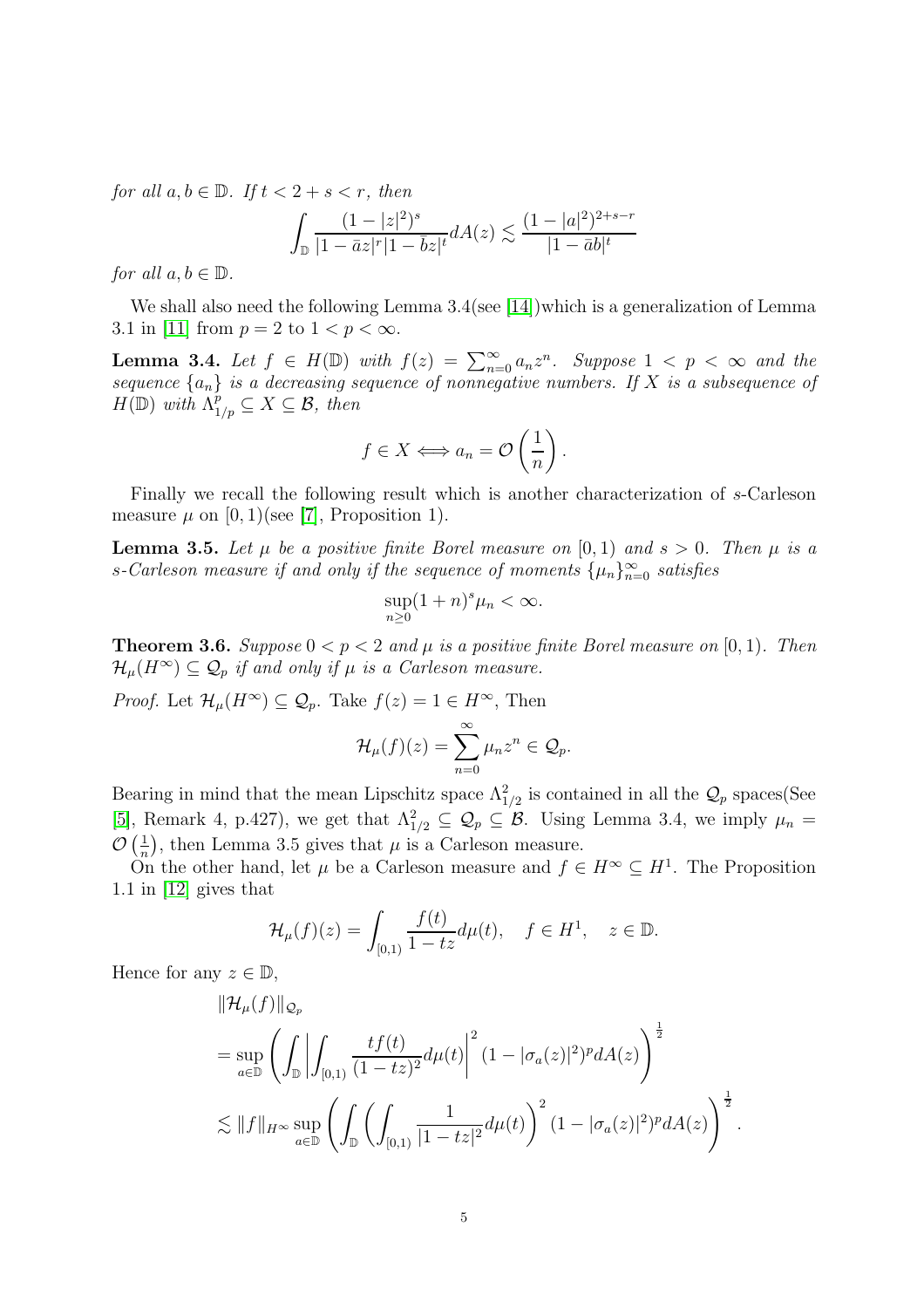By the Minkowski inequality, Lemma 3.3 and Lemma 3.1, we get

$$
\sup_{a\in\mathbb{D}}\left(\int_{\mathbb{D}}\left(\int_{[0,1)}\frac{1}{|1-tz|^2}d\mu(t)\right)^2(1-|\sigma_a(z)|^2)^pdA(z)\right)^{\frac{1}{2}}\leq \sup_{a\in\mathbb{D}}\int_{[0,1)}\left(\int_{\mathbb{D}}\frac{1}{|1-tz|^4}(1-|\sigma_a(z)|^2)^pdA(z)\right)^{\frac{1}{2}}d\mu(t)\leq \sup_{a\in\mathbb{D}}\int_{[0,1)}(1-|a|^2)^{\frac{p}{2}}\left(\int_{\mathbb{D}}\frac{(1-|z|^2)^p}{|1-tz|^4|1-\bar{a}z|^{2p}}dA(z)\right)^{\frac{1}{2}}d\mu(t)\leq \int_{[0,1)}\frac{(1-|a|^2)^{\frac{p}{2}}}{(1-t^2)^{1-\frac{p}{2}}|1-ta|^p}d\mu(t)<\infty.
$$

We obtain that  $\mathcal{H}_{\mu}(f) \subseteq \mathcal{Q}_{p}$ . The proof is complete.

**Lemma 3.7.** Suppose  $p > 0$  and let  $\mu$  be a positive Borel measure on [0, 1). Then for any given  $f \in \mathcal{Q}_p$  and  $\alpha \in \mathbb{N}^+$ , the intergral

$$
\mathcal{I}_{\mu_{\alpha}}(f)(z) = \int_{[0,1)} \frac{f(t)}{(1-tz)^{\alpha}} d\mu(t)
$$

uniformly converges on any compact subset of  $D$  if and only if the measure  $\mu$  satisfies  $\int_{[0,1)} \log \frac{2}{1-t} d\mu(t) < \infty.$ 

Proof. The proof is similar to the proof of Theorem 2.1 in [\[18\]](#page-9-0). Suppose that  $\mu$  satisfies  $M = \int_{[0,1)} \log \frac{2}{1-t} d\mu(t) < \infty$ . It is due to the fact that any  $f \in \mathcal{Q}_p$ has the growth

$$
|f(z)| \lesssim ||f||_{\mathcal{Q}_p} \log \frac{2}{1-|z|^2}, \quad f \in \mathcal{Q}_p, \quad z \in \mathbb{D}.
$$

Then for any  $f \in \mathcal{Q}_p$ ,  $\alpha \in \mathbb{N}^+$ ,  $0 < r < 1$  and all z with  $|z| \leq r$ , we obtain

$$
\int_{[0,1)} \frac{|f(t)|}{|1-tz|^{\alpha}} d\mu(t) < \frac{1}{(1-r)^{\alpha}} \int_{[0,1)} |f(t)| d\mu(t)
$$
  

$$
\lesssim ||f||_{\mathcal{Q}_p} \frac{1}{(1-r)^{\alpha}} \int_{[0,1)} \log \frac{2}{1-t^2} d\mu(t)
$$
  

$$
\lesssim ||f||_{\mathcal{Q}_p} \frac{1}{(1-r)^{\alpha}} \int_{[0,1)} \log \frac{2}{1-t} d\mu(t)
$$
  

$$
= \frac{M ||f||_{\mathcal{Q}_p}}{(1-r)^{\alpha}}.
$$

Hence the intergral

$$
\mathcal{I}_{\mu_{\alpha}}(f)(z) = \int_{[0,1)} \frac{f(t)}{(1-tz)^{\alpha}} d\mu(t)
$$

uniformly converges on any compact subset of  $\mathbb D$  and the resulting funtion  $\mathcal{I}_{\mu_\alpha}$  is analytic in D.

Conversely suppose that the operator  $\mathcal{I}_{\mu_{\alpha}}$  is well defined in  $\mathcal{Q}_p$ . Let  $f(z) = \log \frac{2}{1-t}$ . It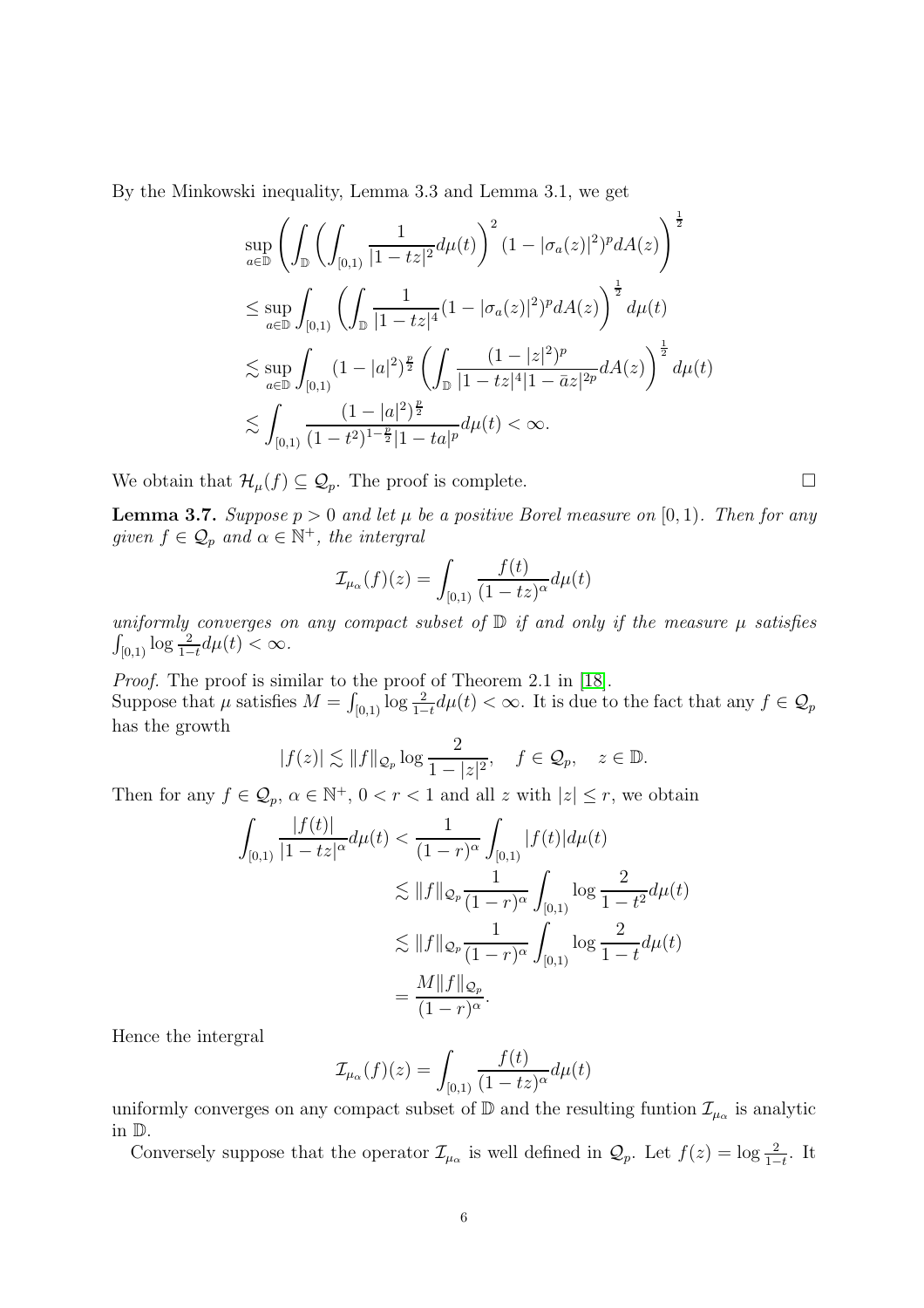is well know that  $f \in \mathcal{Q}_p$ . Then it follows that  $\mathcal{I}_{\mu_\alpha}(f)(z)$  is well defined for every  $z \in \mathbb{D}$ . In particular,

$$
\mathcal{I}_{\mu_{\alpha}}(f)(0) = \int_{[0,1)} \log \frac{2}{1-t} d\mu(t)
$$

is a complex number. Since  $\mu$  is a positive measure and  $\log \frac{2}{1-t} > 0$  for all  $t \in [0,1)$ , we get that

$$
\int_{[0,1)} \log \frac{2}{1-t} d\mu(t) < \infty.
$$

The proof is complete.

The following lemma is a characterization of the coefficient multipliers from  $\beta$  into  $l^1(\text{see } [2]).$  $l^1(\text{see } [2]).$  $l^1(\text{see } [2]).$ 

**Lemma 3.8.** A sequence  $\{\lambda_n\}_{n=0}^{\infty}$  of complex number is a coefficient multiplier from  $\beta$ into  $l^1$  if and only if

$$
\sum_{n=1}^{\infty} \left( \sum_{k=2^n+1}^{2^{n+1}} |\lambda_k|^2 \right)^{\frac{1}{2}} < \infty.
$$

**Theorem 3.9.** Suppose  $0 < p < 2$  and  $\mu$  is a positive finite Borel measure on [0, 1) which satisfies  $\int_{[0,1)} \log \frac{2}{1-t} d\mu(t) < \infty$ . Then  $\mathcal{DH}_\mu(H^\infty) \subseteq \mathcal{Q}_p$  if and only if  $\mu$  is a 2-Carleson measure.

*Proof.* Suppose  $\mathcal{DH}_\mu(H^\infty) \subseteq \mathcal{Q}_p$ . Take  $f(z) = 1 \in H^\infty$ , then

$$
\mathcal{DH}_{\mu}(f)(z) = \sum_{n=0}^{\infty} (n+1)\mu_n z^n \in \mathcal{Q}_p.
$$

Using Lemma 3.2, we deduce

$$
\infty > \sum_{n=0}^{\infty} \frac{(1-r)^p}{(n+1)^{p+1}} \left( \sum_{k=0}^{\infty} (k+2)^2 \mu_{k+1} (n-k+1)^{p-1} r^{n-k} \right)^2
$$
  
\n
$$
\geq \sum_{n=0}^{\infty} \frac{(1-r)^p}{(4n+1)^{p+1}} \left( \sum_{k=0}^{4n} (k+2)^2 \mu_{k+1} (4n-k+1)^{p-1} r^{4n-k} \right)^2
$$
  
\n
$$
\geq \sum_{n=0}^{\infty} \frac{(1-r)^p}{(4n+1)^{p+1}} \left( \sum_{k=n}^{2n} (k+2)^2 \int_r^1 t^{k+1} d\mu(t) (4n-k+1)^{p-1} r^{4n-k} \right)^2
$$
  
\n
$$
\geq \mu^2([r,1))(1-r)^p \sum_{n=0}^{\infty} \frac{r^{8n+2}}{(4n+1)^{p+1}} \left( \sum_{k=n}^{2n} (k+2)^2 (4n-k+1)^{p-1} \right)^2
$$
  
\n
$$
\geq \mu^2([r,1))(1-r)^p \sum_{n=0}^{\infty} (4n+2)^{4+p-1} r^{8n+2}
$$
  
\n
$$
\approx \frac{\mu^2([r,1))}{(1-r)^4}
$$

 $\Box$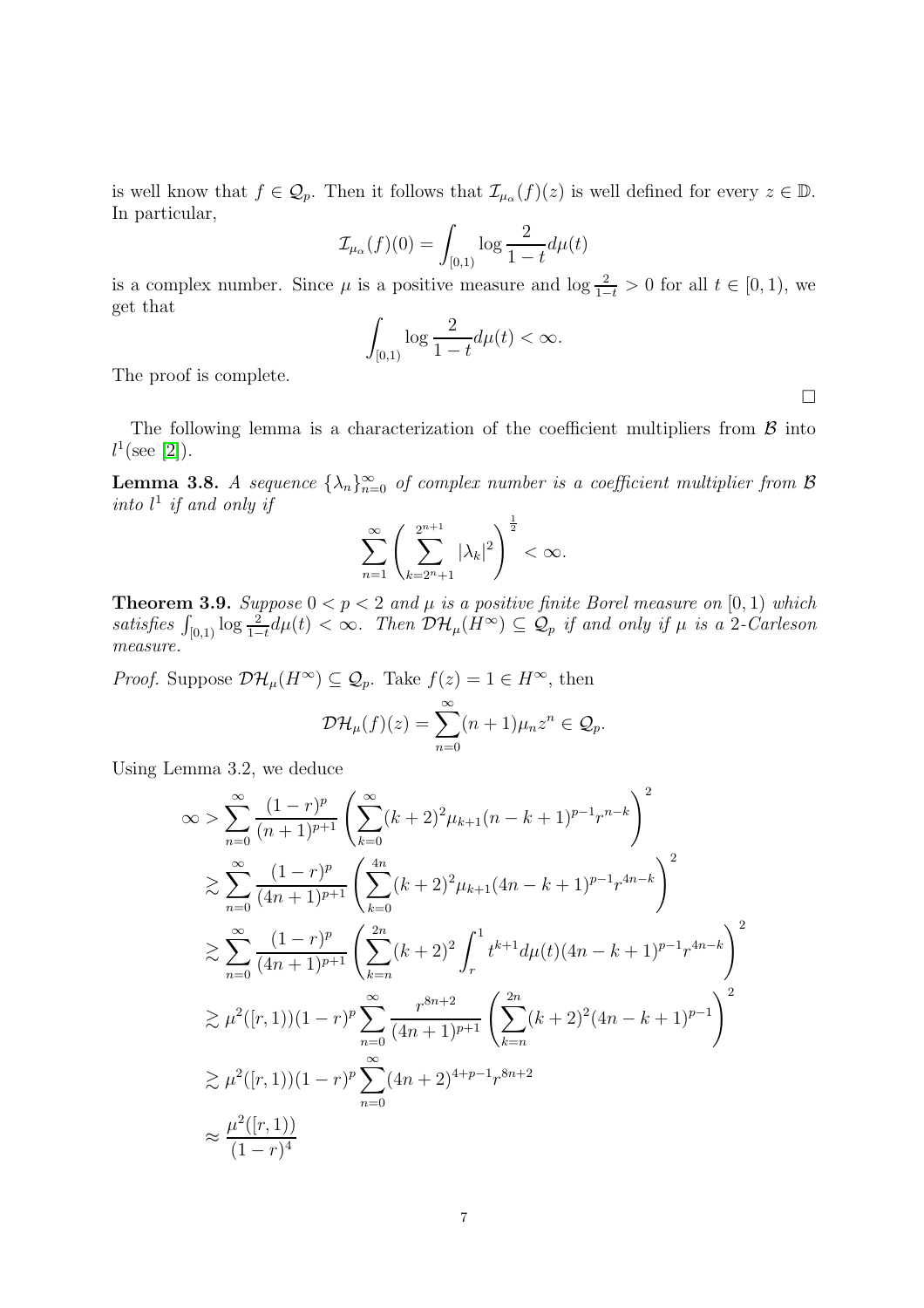for all  $r \in [0, 1)$  which yields that  $\mu$  is a 2-Carleson measure.

Conversely suppose  $\mu$  is a 2-Carleson measure and  $f = \sum_{k=0}^{\infty} a_k z^k \in H^{\infty} \in \mathcal{Q}_p$ . Since  $\int_{[0,1)} \log \frac{2}{1-t} d\mu(t) < \infty$ , we obtain the integral  $\int_{[0,1)} t^n f(t) d\mu(t)$  converges absolutely and

$$
\sup_{n\geq 0} \left| \int_{[0,1)} t^n f(t) d\mu(t) \right| \leq ||f||_{\mathcal{Q}_p} \int_{[0,1)} \log \frac{2}{1-t} d\mu(t) < \infty.
$$

It follows from Lemma 3.7 that  $\int_{[0,1)}$  $f(t)$  $\frac{J(t)}{(1-tz)^2}d\mu(t)$  converges absolutely, then we obtain

$$
\mathcal{I}_{\mu_2}(f)(z) = \int_{[0,1)} \frac{f(t)}{(1-tz)^2} d\mu(t)
$$
  
= 
$$
\int_{[0,1)} f(t) \left( \sum_{n=0}^{\infty} (n+1) t^n z^n \right) d\mu(t)
$$
  
= 
$$
\sum_{n=0}^{\infty} (n+1) \left( \int_{[0,1)} t^n f(t) d\mu(t) \right) z^n.
$$

Using Lemma 3.5, we see that there exists  $C > 0$  such that

$$
|\mu_n| \le \frac{C}{n^2}, \quad n > 0.
$$

Then it follows that

$$
\sum_{n=1}^{\infty} \left( \sum_{k=2^{n}+1}^{2^{n+1}} |\mu_k|^2 \right)^{\frac{1}{2}} \lesssim \sum_{n=1}^{\infty} \left( \sum_{k=2^{n}+1}^{2^{n+1}} \frac{1}{k^4} \right)^{\frac{1}{2}} \lesssim \sum_{n=1}^{\infty} \frac{1}{2^{\frac{3n+4}{2}}} < \infty
$$

these together with Lemma 3.8 and  $\mathcal{Q}_p \subseteq \mathcal{B}$ , we obtain that the sequence of moments  $\{\mu_n\}_{n=0}^{\infty}$  is a multiplier from  $\mathcal{Q}_p$  to  $l^1$ . Then, there exists a constant  $C > 0$  such that

$$
\sum_{k=0}^{\infty} |\mu_{n,k} a_k| \leq \sum_{k=0}^{\infty} |\mu_k a_k| \leq C ||f||_{\mathcal{Q}_p},
$$

which implies that  $\mathcal{DH}_\mu(f)$  is a well defined function in  $\mathbb D$  and

$$
\sum_{k=0}^{\infty} \mu_{n,k} a_k = \sum_{k=0}^{\infty} a_k \int_{[0,1)} t^{n+k} d\mu(t) = \int_{[0,1)} t^n f(t) d\mu(t).
$$

It follows that

$$
\mathcal{I}_{\mu_2}(f) = \sum_{n=0}^{\infty} (n+1) \left( \int_{[0,1)} t^n f(t) d\mu(t) \right) z^n
$$

$$
= \sum_{n=0}^{\infty} \left( \sum_{k=0}^{\infty} \mu_{n,k} a_k \right) (n+1) z^n
$$

$$
= \mathcal{D} \mathcal{H}_{\mu}(f).
$$

Since

$$
\mathcal{DH}_{\mu}(f)(z) = \int_{[0,1)} \frac{f(t)}{(1-tz)^2} d\mu(t), \quad z \in \mathbb{D}.
$$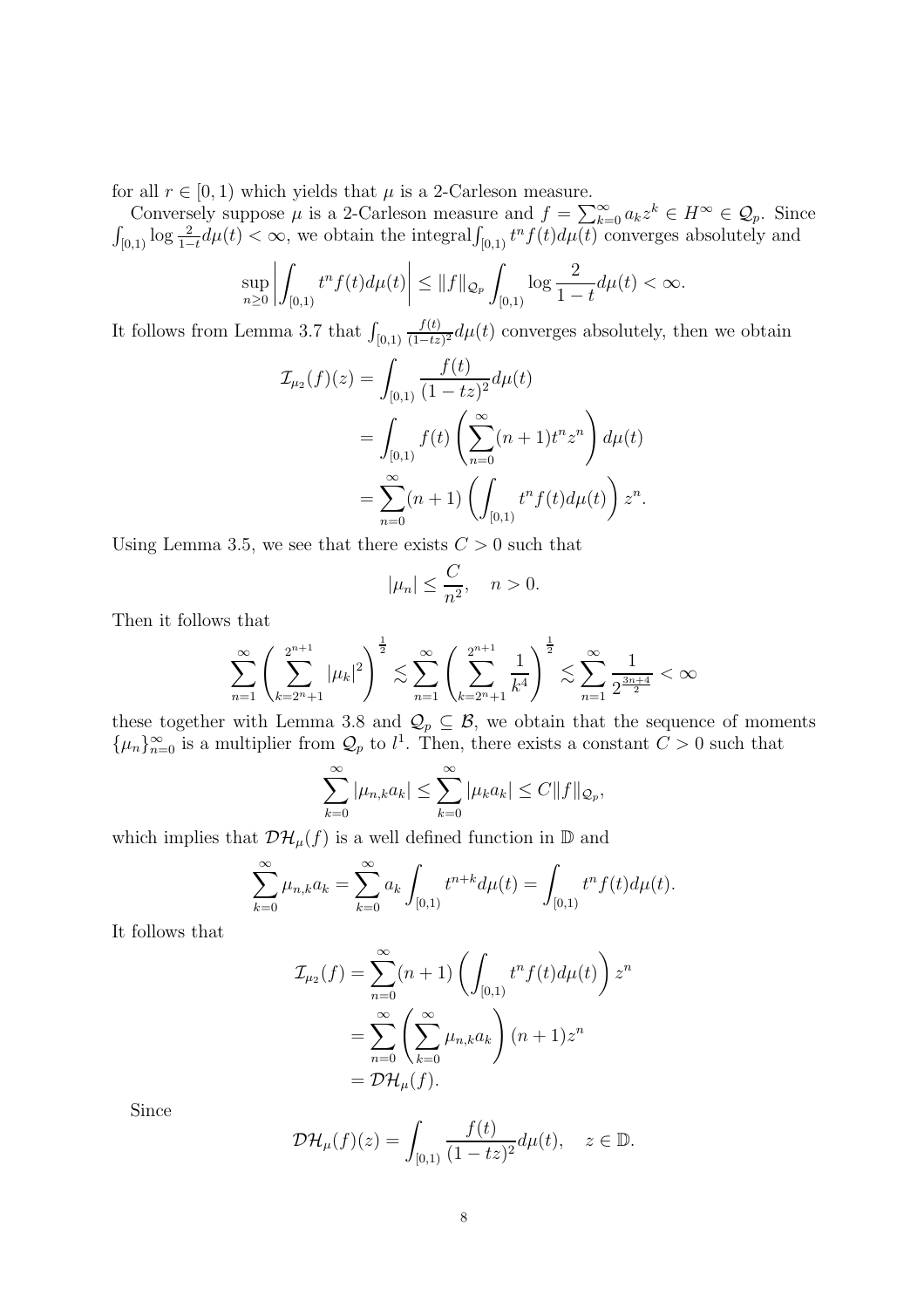Hence for any  $z \in \mathbb{D}$ ,

$$
\|\mathcal{D}\mathcal{H}_{\mu}(f)\|_{\mathcal{Q}_{p}}\n= \sup_{a\in\mathbb{D}}\left(\int_{\mathbb{D}}\left|\int_{[0,1)}\frac{2tf(t)}{(1-tz)^{3}}d\mu(t)\right|^{2}(1-|\sigma_{a}(z)|^{2})^{p}dA(z)\right)^{\frac{1}{2}}\n\lesssim \|f\|_{H^{\infty}}\sup_{a\in\mathbb{D}}\left(\int_{\mathbb{D}}\left(\int_{[0,1)}\frac{1}{|1-tz|^{3}}d\mu(t)\right)^{2}(1-|\sigma_{a}(z)|^{2})^{p}dA(z)\right)^{\frac{1}{2}}.
$$

It follows from the Minkowski inequality, Lemma 3.3 and Lemma 3.1 that

$$
\sup_{a\in\mathbb{D}}\left(\int_{\mathbb{D}}\left(\int_{[0,1)}\frac{1}{|1-tz|^3}d\mu(t)\right)^2(1-|\sigma_a(z)|^2)^p dA(z)\right)^{\frac{1}{2}}
$$
\n
$$
\leq \sup_{a\in\mathbb{D}}\int_{[0,1)}\left(\int_{\mathbb{D}}\frac{1}{|1-tz|^6}(1-|\sigma_a(z)|^2)^p dA(z)\right)^{\frac{1}{2}}d\mu(t)
$$
\n
$$
\lesssim (1-|a|^2)^{\frac{p}{2}}\sup_{a\in\mathbb{D}}\int_{[0,1)}\left(\int_{\mathbb{D}}\frac{(1-|z|^2)^p}{|1-tz|^6|1-\bar{a}z|^{2p}}dA(z)\right)^{\frac{1}{2}}d\mu(t)
$$
\n
$$
\lesssim \int_{[0,1)}\frac{(1-|a|^2)^{\frac{p}{2}}}{(1-t^2)^{2-\frac{p}{2}}|1-ta|^p}d\mu(t) < \infty.
$$

From the above proof, we get that  $\mathcal{DH}_\mu(H^{\infty}) \subseteq \mathcal{Q}_p$ . The proof is complete.

### **ACKNOWLEDGMENTS**

The authors thank the referee for useful remarks and comments that led to the improvement of this paper. The first author was partially supported by Guangdong Basic and Applied Basic Research Foundation (No. 2020B1515310001).

### **REFERENCES**

- <span id="page-8-3"></span>1. J.M. Anderson, J. Clunie, On Bloch funcions and normal functions, J. Reine Angew. Math. 270 (1974) 12-37.
- <span id="page-8-6"></span>2. J.M. Anderson, A.L. Shields, Coefficient Multipliers of Bloch Functions, Trans. Amer. Math. Soc. 224 (1976) 255-265.
- 3. R. Aulaskari, D. Stegenga, J. Xiao, Some subclasses of BMOA and their characterization in terms of Carleson measures, Rocky Mountain J. Math. 26 (1996) 485-506.
- <span id="page-8-4"></span>4. R. Aulaskari, D. Girela, H. Wulan, Taylor coefficients and mean growth of the derivative of  $\mathcal{Q}_p$ functions, J. Math. Anal. Appl. 258 (2001) 415-428.
- <span id="page-8-5"></span>5. R. Aulaskari, D. Girela, H. Wulan, Taylor coefficients and mean growth of the derivative of  $\mathcal{Q}_p$ functions, J. Math. Anal. Appl. 258 (2001) 415-428.
- <span id="page-8-1"></span>6. G. Bao, H. Wulan, Carleson measure and the range of a Cesàro-like operator acting on  $H^{\infty}$ , [arXiv:2204.01406](http://arxiv.org/abs/2204.01406) [math.CV].
- <span id="page-8-0"></span>7. Ch. Chatzifountas, D. Girela, J.Á. Peláez, A generalized Hilbert acting on Hardy spaces, J. Math. Anal. Appl. 413 (2014) 154-168.
- <span id="page-8-2"></span>8. P.L. Duren, Theory of  $H<sup>p</sup>$  Spaces, Academic Press, New York (1970). Reprint: Dover, Mineola-New York (2000).